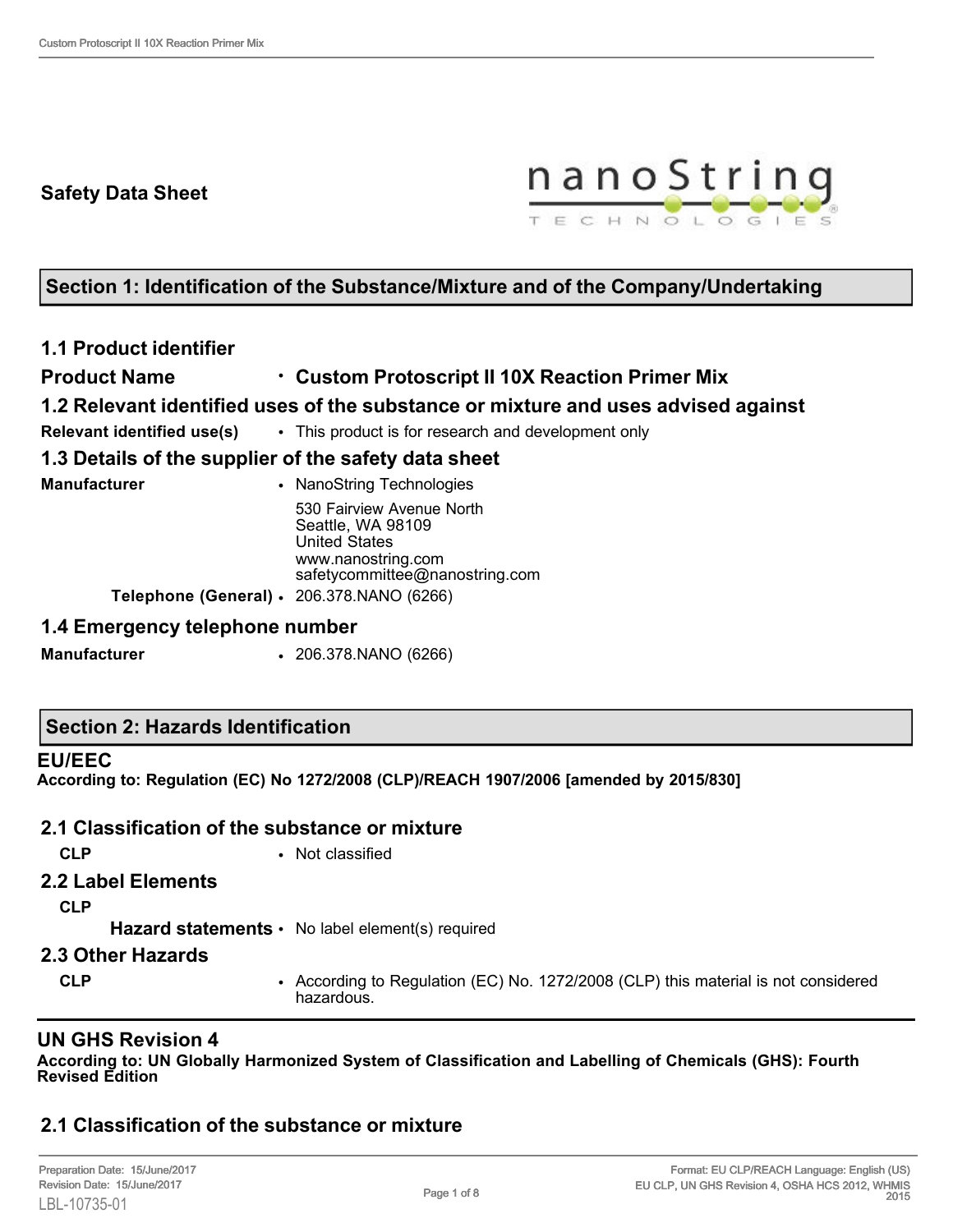| UN GHS                                                               | • Not classified                                                                                                                |
|----------------------------------------------------------------------|---------------------------------------------------------------------------------------------------------------------------------|
| 2.2 Label elements                                                   |                                                                                                                                 |
| <b>UN GHS</b>                                                        |                                                                                                                                 |
|                                                                      | Hazard statements · No label element(s) required                                                                                |
| <b>Precautionary statements</b>                                      |                                                                                                                                 |
| 2.3 Other hazards                                                    |                                                                                                                                 |
| <b>UN GHS</b>                                                        | • According to the Globally Harmonized System for Classification and Labeling (GHS)<br>this product is not considered hazardous |
| <b>United States (US)</b><br>According to: OSHA 29 CFR 1910.1200 HCS |                                                                                                                                 |
| 2.1 Classification of the substance or mixture                       |                                                                                                                                 |
| <b>OSHA HCS 2012</b>                                                 | • Not classified                                                                                                                |
| 2.2 Label elements                                                   |                                                                                                                                 |
| <b>OSHA HCS 2012</b>                                                 |                                                                                                                                 |
|                                                                      | Hazard statements · No label element(s) required                                                                                |
| 2.3 Other hazards                                                    |                                                                                                                                 |
| <b>OSHA HCS 2012</b>                                                 | • This product is not considered hazardous under the U.S. OSHA 29 CFR 1910.1200<br><b>Hazard Communication Standard.</b>        |
| Canada<br><b>According to: WHMIS 2015</b>                            |                                                                                                                                 |
| 2.1 Classification of the substance or mixture                       |                                                                                                                                 |
| <b>WHMIS 2015</b>                                                    | • Not classified                                                                                                                |

**2.2 Label elements**

**WHMIS 2015**

**Hazard statements** • No label element(s) required

# **Precautionary statements**

#### **2.3 Other hazards**

- 
- **WHMIS 2015** In Canada, the product mentioned above is not considered hazardous under the Workplace Hazardous Materials Information System (WHMIS).

# **Section 3 - Composition/Information on Ingredients**

### **3.1 Substances**

• Material does not meet the criteria of a substance.

# **3.2 Mixtures**

• The product contains no substances which at their given concentration, are considered to be hazardous to health.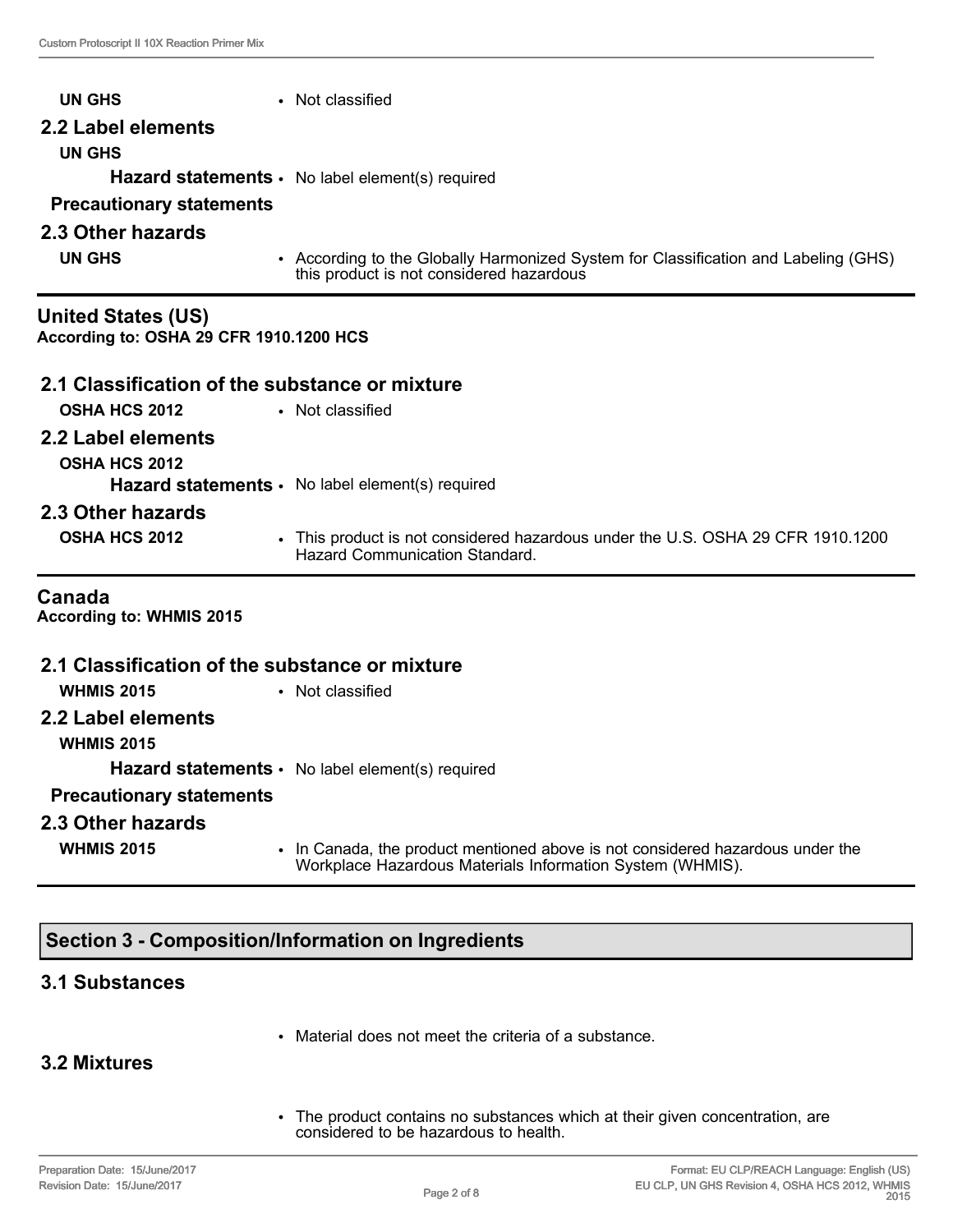# **Section 4 - First Aid Measures**

# **4.1 Description of first aid measures Inhalation** • Remove to fresh air. **Skin** • Wash skin with soap and water. **Eye** • Hold eyelids apart and flush eyes with plenty of water for at least 15 minutes. Get medicalattention. **Ingestion** • Clean mouth with water and drink afterwards plenty of water. **4.2 Most important symptoms and effects, both acute and delayed** • Refer to Section 11 - Toxicological Information. **4.3 Indication of any immediate medical attention and special treatment needed**

**Notes to Physician** • All treatments should be based on observed signs and symptoms of distress in the patient. Consideration should be given to the possibility that overexposure to materials other than this product may have occurred.

# **Section 5 - Firefighting Measures**

# **5.1 Extinguishing media**

|                                          | <b>Suitable Extinguishing Media <math>\cdot</math></b> In case of fire use media as appropriate for surrounding fire. |
|------------------------------------------|-----------------------------------------------------------------------------------------------------------------------|
| <b>Unsuitable Extinguishing</b><br>Media | • CAUTION: Use of water spray when fighting fire may be inefficient.                                                  |
|                                          | 5.2 Special hazards arising from the substance or mixture                                                             |

| <b>Unusual Fire and Explosion</b><br>Hazards   | • Some may burn but none ignite readily. |
|------------------------------------------------|------------------------------------------|
| <b>Hazardous Combustion</b><br><b>Products</b> | • No data available.                     |

### **5.3 Advice for firefighters**

• Move containers from fire area if you can do it without risk. Wear positive pressure self-contained breathing apparatus (SCBA). Structural firefighters' protective clothing provides limited protection in fire situations ONLY; it is not effective in spill situations where direct contact with the substance is possible. Wear chemical protective clothing that is specifically recommended by the manufacturer. It may provide little or no thermal protection.

# **Section 6 - Accidental Release Measures**

# **6.1 Personal precautions, protective equipment and emergency procedures**

| <b>Personal Precautions</b> | • Ensure adequate ventilation, especially in confined areas. Do not walk through spilled<br>material. Wear appropriate protective clothing. |
|-----------------------------|---------------------------------------------------------------------------------------------------------------------------------------------|
|                             |                                                                                                                                             |

**Emergency Procedures** • Keep unauthorized personnel away. Stay upwind.

# **6.2 Environmental precautions**

• Avoid run off to waterways and sewers.

# **6.3 Methods and material for containment and cleaning up**

| Containment/Clean-up | Stop leak if you can do it without risk.                                         |
|----------------------|----------------------------------------------------------------------------------|
| <b>Measures</b>      | SMALL LIQUID SPILLS: Take up with sand, earth or other non-combustible absorbent |
| material.            | LARGE SPILLS: Dike far ahead of liquid spill for later disposal.                 |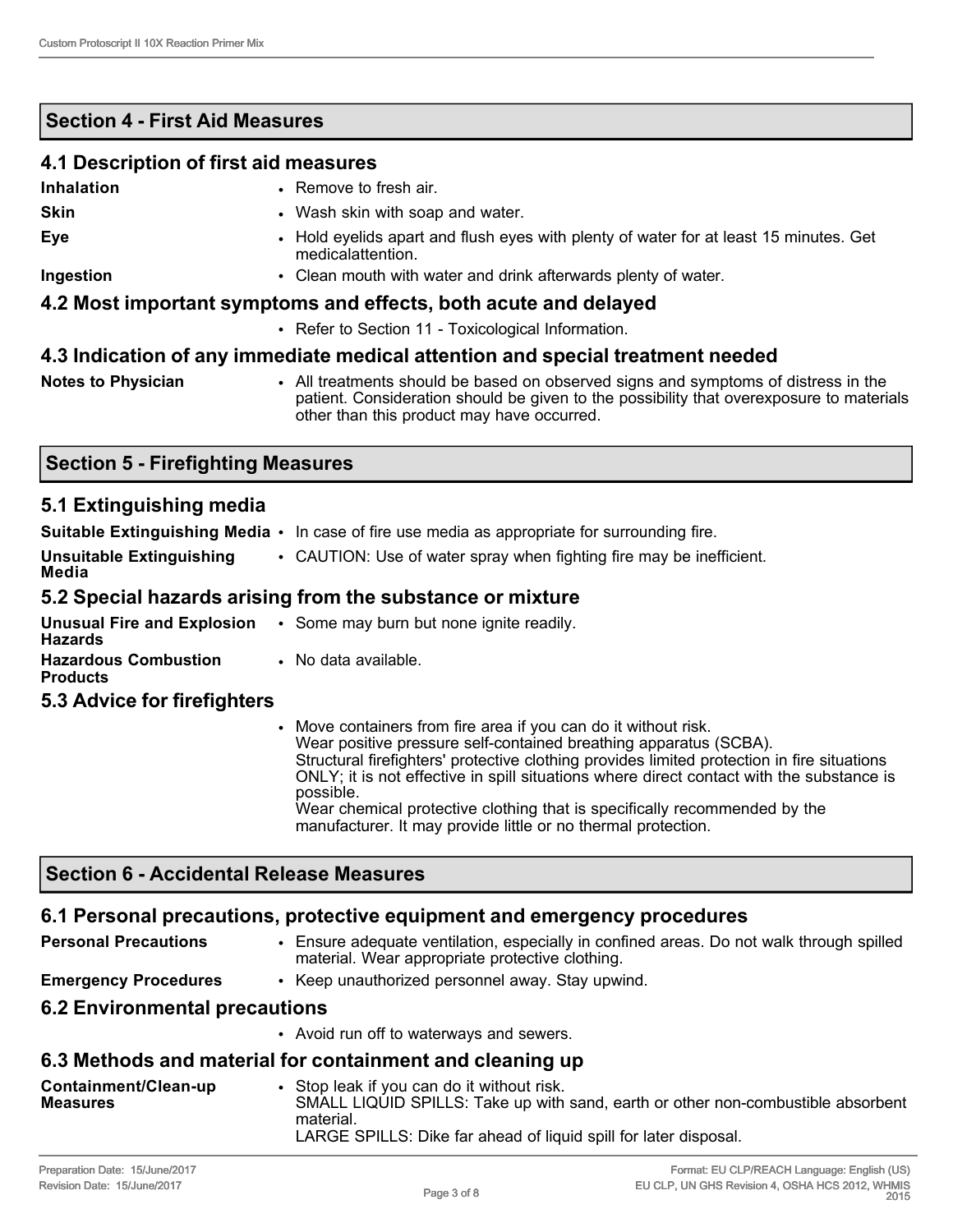Pick up and transfer to properly labeled containers. This material and its container must be disposed of as hazardous waste.

#### **6.4 Reference to other sections**

• Refer to Section 8 - Exposure Controls/Personal Protection and Section 13 - Disposal Considerations.

#### **Section 7 - Handling and Storage**

#### **7.1 Precautions for safe handling**

**Handling • Use good safety and industrial hygiene practices.** 

#### **7.2 Conditions for safe storage, including any incompatibilities**

**Storage • Keep only in the original container.** 

**7.3 Specific end use(s)**

• Refer to Section 1.2 - Relevant identified uses.

### **Section 8 - Exposure Controls/Personal Protection**

### **8.1 Control parameters**

**Exposure Limits/Guidelines** • No applicable exposure limits available for product or components.

#### **8.2 Exposure controls**

**Engineering Measures/Controls** • Good general ventilation should be used. Ventilation rates should be matched to conditions. If applicable, use process enclosures, local exhaust ventilation, or other engineering controls to maintain airborne levels below recommended exposure limits. If exposure limits have not been established, maintain airborne levels to an acceptable level.

# **Personal Protective Equipment**

| <b>Respiratory</b>                               | • In case of insufficient ventilation, wear suitable respiratory equipment.                                                                                                                                                        |
|--------------------------------------------------|------------------------------------------------------------------------------------------------------------------------------------------------------------------------------------------------------------------------------------|
| Eye/Face                                         | • Wear face shield and eye protection.                                                                                                                                                                                             |
| <b>Skin/Body</b>                                 | • Wear long sleeves and/or protective coveralls. Wear appropriate gloves.                                                                                                                                                          |
| <b>Environmental Exposure</b><br><b>Controls</b> | • Follow best practice for site management and disposal of waste. Controls should be<br>engineered to prevent release to the environment, including procedures to prevent<br>spills, atmospheric release and release to waterways. |

# **Section 9 - Physical and Chemical Properties**

### **9.1 Information on Basic Physical and Chemical Properties**

| <b>Material Description</b>       |              |                              |                                |
|-----------------------------------|--------------|------------------------------|--------------------------------|
| Physical Form                     | Liquid       | Appearance/Description       | Colorless liquid with no odor. |
| Color                             | Colorless    | Odor                         | Odorless                       |
| Odor Threshold                    | Data lacking |                              |                                |
| <b>General Properties</b>         |              |                              |                                |
| <b>Boiling Point</b>              | Data lacking | Melting Point/Freezing Point | Data lacking                   |
| Decomposition Temperature         | Data lacking | рH                           | 8.3                            |
| Specific Gravity/Relative Density | Data lacking | <b>Water Solubility</b>      | Data lacking                   |
| Viscosity                         | Data lacking | <b>Explosive Properties</b>  | Data lacking                   |
| Oxidizing Properties:             | Data lacking |                              |                                |
| <b>Volatility</b>                 |              |                              |                                |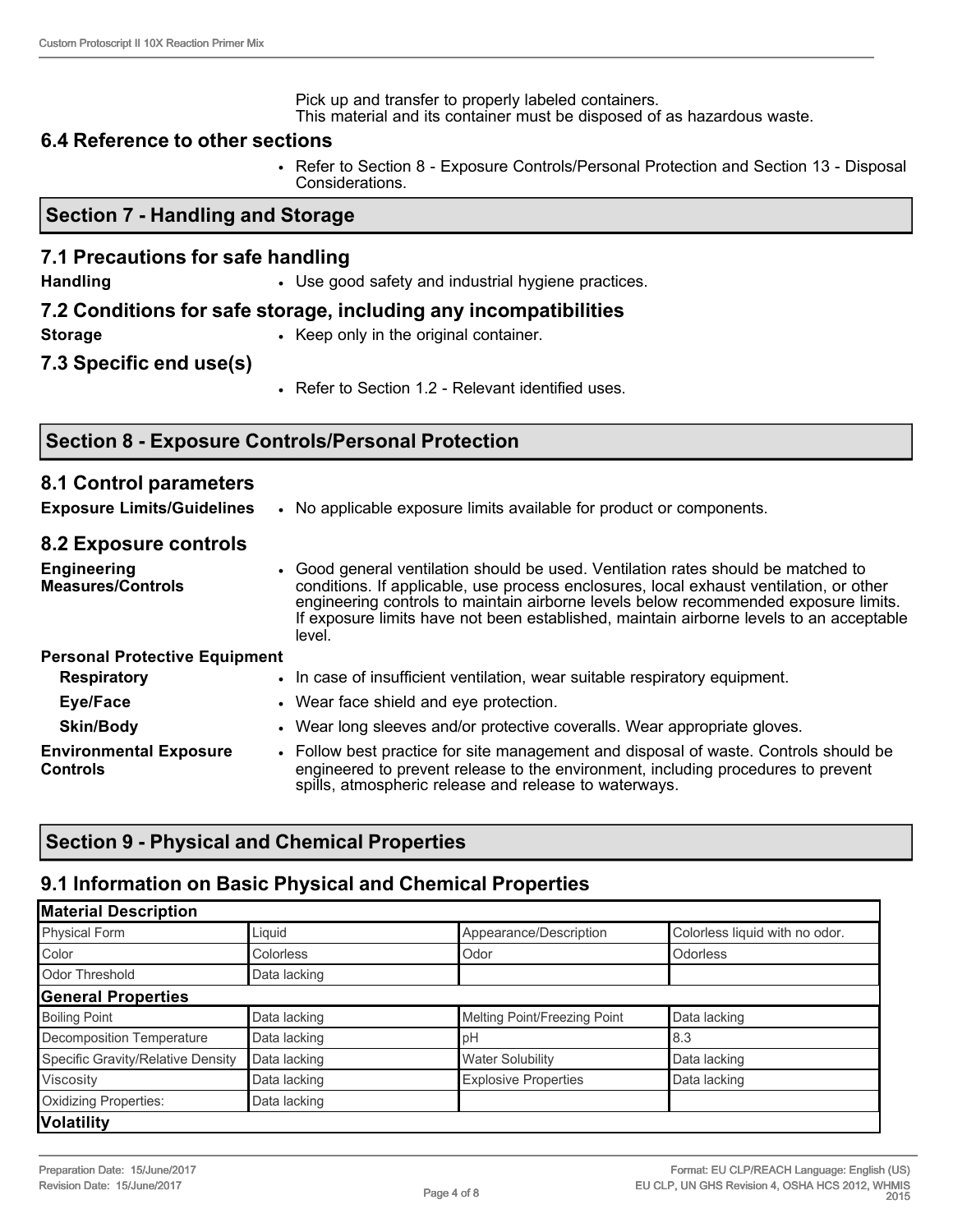| Vapor Pressure                                   | Data lacking | <b>Vapor Density</b> | Data lacking |  |
|--------------------------------------------------|--------------|----------------------|--------------|--|
| <b>Evaporation Rate</b>                          | Data lacking |                      |              |  |
| Flammability                                     |              |                      |              |  |
| <b>Flash Point</b>                               | Data lacking | UEL                  | Data lacking |  |
| LEL                                              | Data lacking | Autoignition         | Data lacking |  |
| Flammability (solid, gas)                        | Data lacking |                      |              |  |
| Environmental                                    |              |                      |              |  |
| Octanol/Water Partition coefficient Data lacking |              |                      |              |  |

# **9.2 Other Information**

• No additional physical and chemical parameters noted.

# **Section 10: Stability and Reactivity**

### **10.1 Reactivity**

• No dangerous reaction known under conditions of normal use.

### **10.2 Chemical stability**

• Stable under normal temperatures and pressures.

### **10.3 Possibility of hazardous reactions**

• Can react briskly with oxidizers - danger of explosion.

### **10.4 Conditions to avoid**

• Incompatible materials. Ignition sources. Excess heat.

#### **10.5 Incompatible materials**

• Strong oxidizing agents.

#### **10.6 Hazardous decomposition products**

• Thermal decomposition can lead to release of irritating and toxic gases and vapors. Carbon monoxide. Carbon dioxide (CO2)

### **Section 11 - Toxicological Information**

# **11.1 Information on toxicological effects**

| <b>GHS Properties</b>            | <b>Classification</b>                                                                                                       |
|----------------------------------|-----------------------------------------------------------------------------------------------------------------------------|
| <b>Acute toxicity</b>            | EU/CLP • Data lacking<br>UN GHS 4 . Data lacking<br>OSHA HCS 2012 · Data lacking<br>WHMIS 2015 . Data lacking               |
| <b>Skin corrosion/Irritation</b> | EU/CLP . Data lacking<br>UN GHS 4 . Data lacking<br><b>OSHA HCS 2012 - Data lacking</b><br><b>WHMIS 2015 • Data lacking</b> |
| Serious eye damage/Irritation    | EU/CLP · Data lacking<br>UN GHS 4 . Data lacking<br>OSHA HCS 2012 · Data lacking<br>WHMIS 2015 . Data lacking               |
|                                  | EU/CLP · Data lacking                                                                                                       |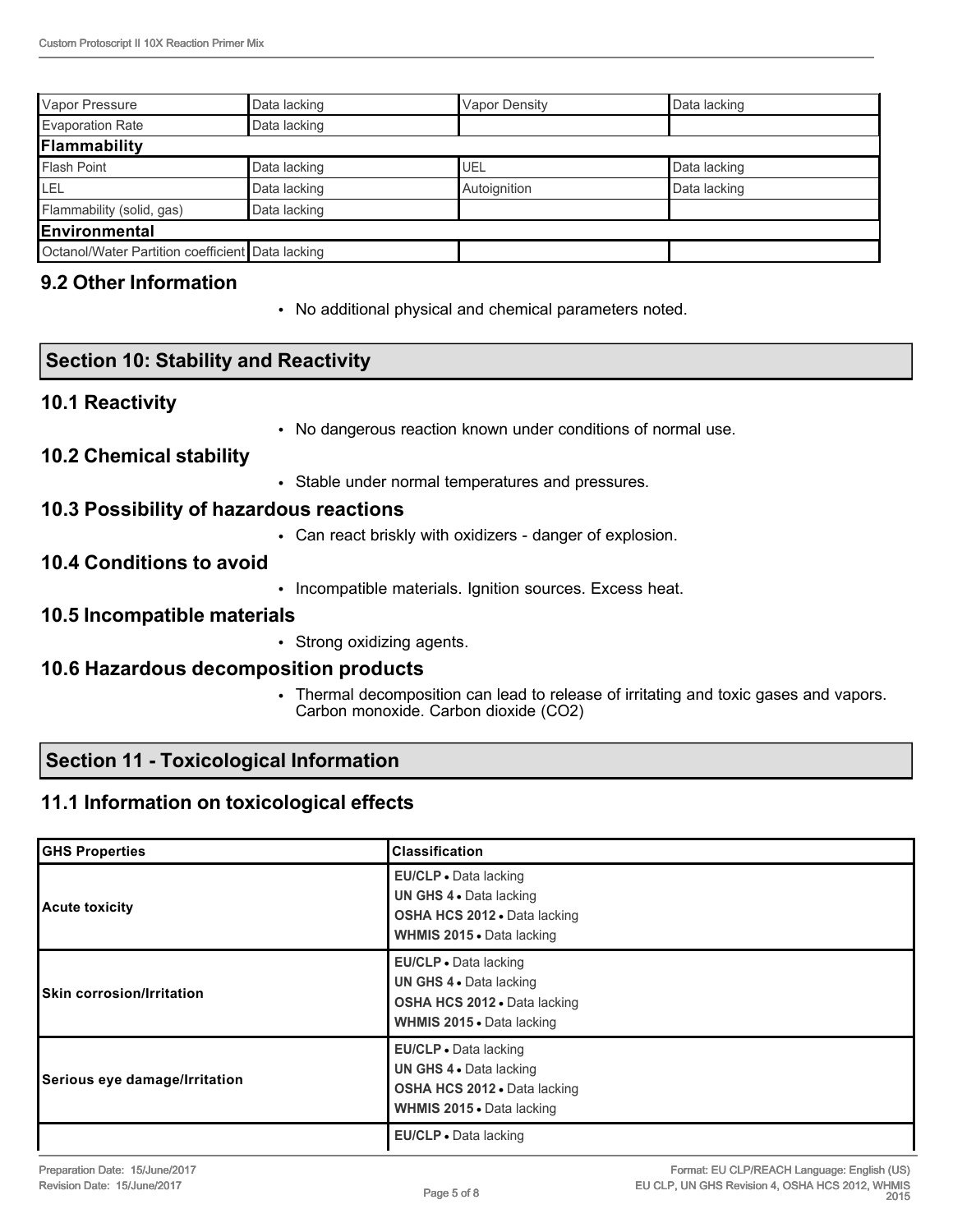| <b>Skin sensitization</b>        | <b>UN GHS 4 · Data lacking</b><br>OSHA HCS 2012 . Data lacking<br>WHMIS 2015 . Data lacking                   |
|----------------------------------|---------------------------------------------------------------------------------------------------------------|
| <b>Respiratory sensitization</b> | EU/CLP . Data lacking<br>UN GHS 4 . Data lacking<br>OSHA HCS 2012 . Data lacking<br>WHMIS 2015 . Data lacking |
| <b>Aspiration Hazard</b>         | EU/CLP · Data lacking<br>UN GHS 4 . Data lacking<br>OSHA HCS 2012 . Data lacking<br>WHMIS 2015 . Data lacking |
| Carcinogenicity                  | EU/CLP · Data lacking<br>UN GHS 4 . Data lacking<br>OSHA HCS 2012 . Data lacking<br>WHMIS 2015 . Data lacking |
| <b>Germ Cell Mutagenicity</b>    | EU/CLP . Data lacking<br>UN GHS 4 . Data lacking<br>OSHA HCS 2012 . Data lacking<br>WHMIS 2015 . Data lacking |
| <b>Toxicity for Reproduction</b> | EU/CLP . Data lacking<br>UN GHS 4 . Data lacking<br>OSHA HCS 2012 . Data lacking<br>WHMIS 2015 . Data lacking |
| <b>STOT-SE</b>                   | EU/CLP • Data lacking<br>UN GHS 4 . Data lacking<br>OSHA HCS 2012 . Data lacking<br>WHMIS 2015 . Data lacking |
| <b>STOT-RE</b>                   | EU/CLP . Data lacking<br>UN GHS 4 . Data lacking<br>OSHA HCS 2012 . Data lacking<br>WHMIS 2015 . Data lacking |

# **Potential Health Effects**

### **Inhalation**

**Acute (Immediate)** • Avoid breathing vapors or mists. May cause irritation of respiratory tract.

**Chronic (Delayed)** • No data available

#### **Skin**

**Acute (Immediate)** • No data available **Chronic (Delayed)** • Prolonged contact may cause redness and irritation. Repeated exposure may cause

# **Eye**

**Acute (Immediate)** • Redness. May cause slight irritation. **Chronic (Delayed)** • No data available **Ingestion Acute (Immediate)** • May cause drowsiness or dizziness. Ingestion causes burns of the upper digestive and respiratory tracts. Symptoms include burning sensation, coughing, wheezing, shortness of breath, headache, nausea, and vomiting.

**Chronic (Delayed)** • No data available

skin dryness or cracking.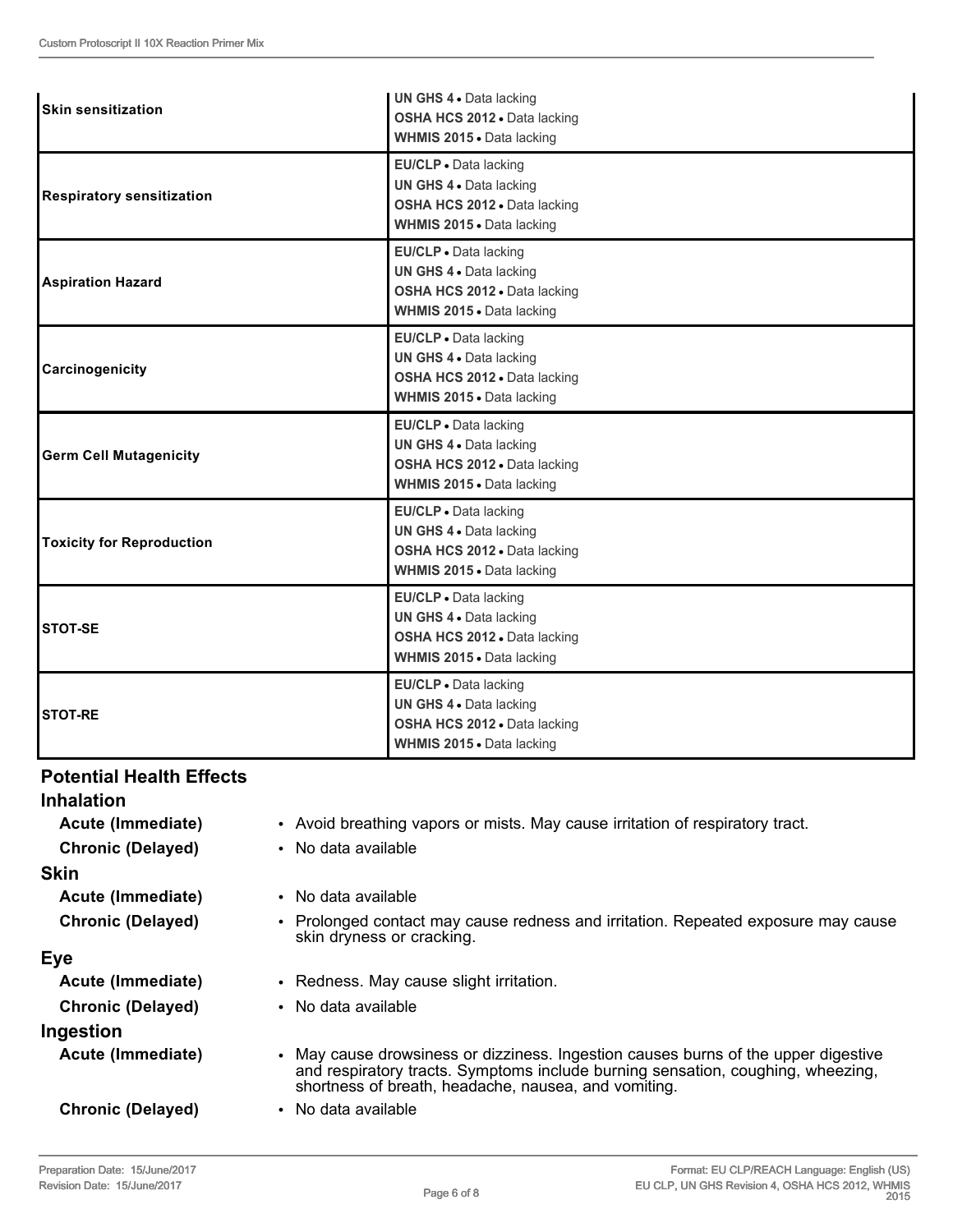# **Section 12 - Ecological Information**

## **12.1 Toxicity**

|                                                             | <b>CAS</b> |                                                                                                                                                                                                                                            |
|-------------------------------------------------------------|------------|--------------------------------------------------------------------------------------------------------------------------------------------------------------------------------------------------------------------------------------------|
| Custom Protoscript II 10X Reaction NDA<br><b>Primer Mix</b> |            | Aquatic Toxicity-Fish: 96 Hour(s) LC50 Oncorhynchus mykiss 6800 mg/L Comments:<br>Potassium Acetate (127-08-2)<br>Aquatic Toxicity-Crustacea: 24 Hour(s) EC50 Water Flea Daphnia magna 7170 mg/L<br>Comments: Potassium Acetate (127-08-2) |

• 7.97 % of the mixture consists of component(s) of unknown hazards to the aquatic environment.

### **12.2 Persistence and degradability**

• Material data lacking.

### **12.3 Bioaccumulative potential**

• Material data lacking.

### **12.4 Mobility in Soil**

• Material data lacking.

### **12.5 Results of PBT and vPvB assessment**

• No PBT and vPvB assessment has been conducted.

### **12.6 Other adverse effects**

• No studies have been found.

# **Section 13 - Disposal Considerations**

#### **13.1 Waste treatment methods**

- **Product waste** Dispose of content and/or container in accordance with local, regional, national, and/or international regulations.
- 
- **Packaging waste Dispose of content and/or container in accordance with local, regional, national, and/or** international regulations.

# **Section 14 - Transport Information**

|                  | <b>14.1 UN</b><br>number | 14.2 UN proper<br>shipping name | 14.3 Transport hazard<br>class(es) | 14.4 Packing<br>group | <b>14.5 Environmental</b><br>hazards |
|------------------|--------------------------|---------------------------------|------------------------------------|-----------------------|--------------------------------------|
| <b>DOT</b>       | Not Applicable           | Not Regulated                   | Not Applicable                     | Not Applicable        | <b>NDA</b>                           |
| <b>TDG</b>       | Not Applicable           | Not Regulated                   | Not Applicable                     | Not Applicable        | <b>NDA</b>                           |
| <b>IMO/IMDG</b>  | Not Applicable           | Not Regulated                   | Not Applicable                     | Not Applicable        | <b>NDA</b>                           |
| <b>IATA/ICAO</b> | Not Applicable           | Not Regulated                   | Not Applicable                     | Not Applicable        | <b>NDA</b>                           |

**14.6 Special precautions for**  • None specified. **user**

**14.7 Transport in bulk according to Annex II of Marpol and the IBC Code** • Data lacking.

# **Section 15 - Regulatory Information**